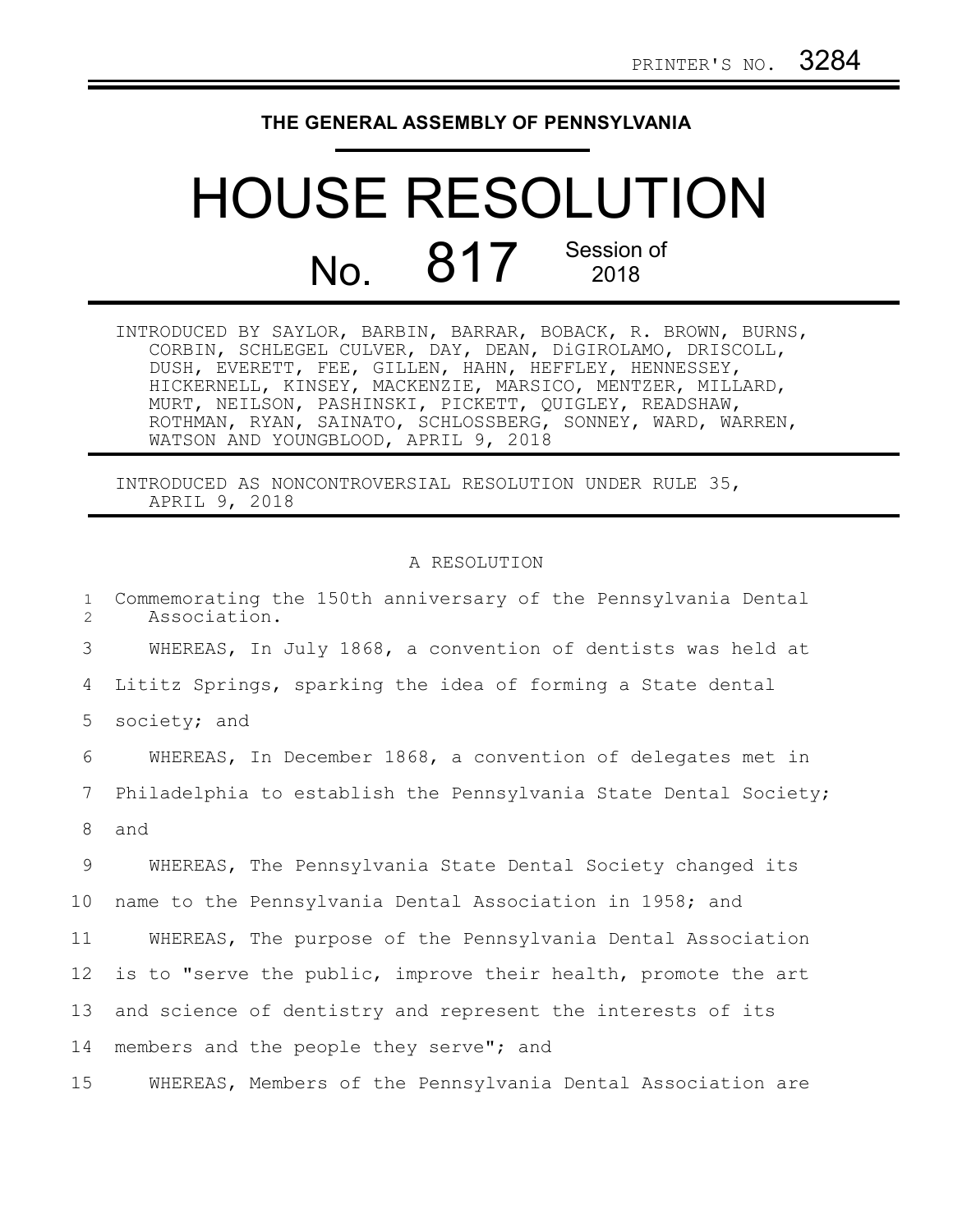dedicated to its mission to promote dental care for the public, improve the availability of dental care for all residents of this Commonwealth, speak authoritatively and responsibly on behalf of the public to governmental bodies and educate the public about the prevention of oral disease and promote good oral health; and 1 2 3 4 5 6

WHEREAS, Pennsylvania Dental Association members provide millions in donated care through programs that improve access to dental care in this Commonwealth, including MOM-n-PA, Donated Dental Services, Give Kids a Smile and "National Children's Dental Health Month"; and 7 8 9 10 11

WHEREAS, The Pennsylvania Dental Association strives to work with policymakers at the Federal, State and local levels to enact policies aimed at creating a strong and viable dental delivery system that improves access to quality dental care for all residents; and 12 13 14 15 16

WHEREAS, The Pennsylvania Dental Association is at the forefront of advocating for the adoption of best practices to ensure patient safety; and 17 18 19

WHEREAS, The Pennsylvania Dental Association is celebrating its 150th anniversary April 27 through 28, 2018, in Hershey, to raise awareness of the dental profession and the importance of oral health as integral to overall health and well-being; therefore be it 20 21 22 23 24

RESOLVED, That the House of Representatives commemorate the 150th anniversary of the Pennsylvania Dental Association and commend its members for advocating for patients, providing quality oral health care to residents of this Commonwealth and strengthening the economy of our communities; and be it further RESOLVED, That copies of this resolution be transmitted to 25 26 27 28 29 30

20180HR0817PN3284 - 2 -